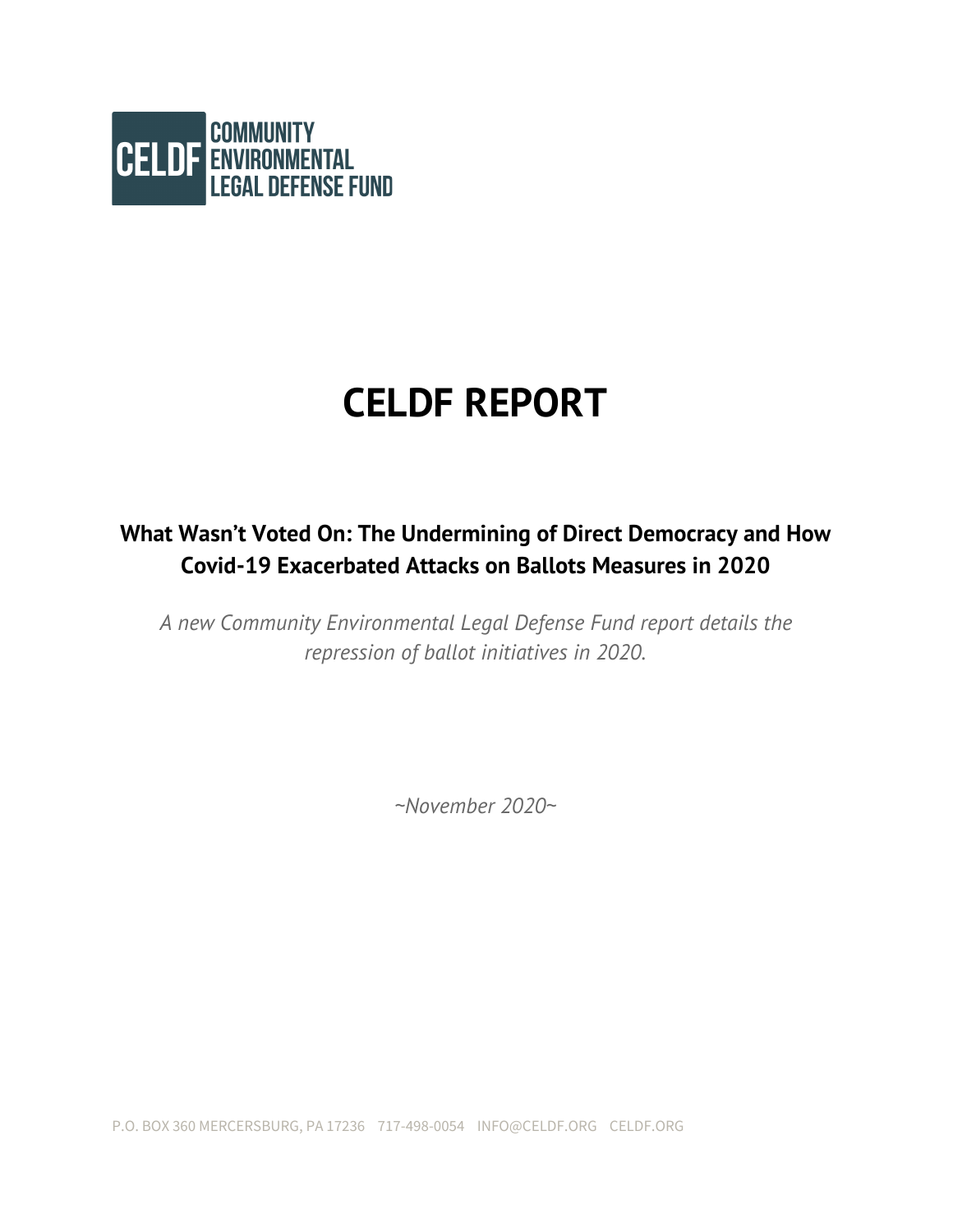Gerrymandering, voter suppression, and state legislatures' centralization of power have cut off and delayed democratic change in most states. In response, movements have turned to direct democracy ballot initiatives to introduce new ideas, make gains and resist reactionary agendas. We see this dynamic in states like Florida, Missouri, Arizona, Arkansas, North Dakota, South Dakota, and others.

The ballot initiative process, fought for by anti-corporate movements a century ago, has become a key mechanism-of-last-resort for social movement campaigns hoping to tax the rich, rein in corporate power, end gerrymandering, protect the right to vote, ban fracking, raise the minimum wage, protect workers and otherwise propose new ideas. Ballot initiatives advanced by communities partnering with the Community Environmental Legal Defense Fund (CELDF) have faced similar obstruction in Ohio, Washington and Oregon, including Cloumbus, Ohio's 2020 *Columbus Community Bill of Rights* city charter amendment to assert the right of people and ecosystems to "clean water, air, and soil." These initiatives all challenge some of the most reactionary and regressive legal doctrines practiced in the United States. $^1$ 

Not surprisingly, as these movements turn to direct democracy, the political establishment has taken an increased interest in the process *itself*. The Ballot Initiative Strategy Center recently documented a nationwide attack by state legislators on the ballot initiative process in 2019. That year, the Strategy Center found 120 bills introduced in 16 states to weaken the ballot initiative process.

Beyond the legislative attack on the *process*, we observe the political application of administrative law and pre-election court rulings to keep anti-establishment ballot initiatives off the ballot—stopping votes from taking place. These tactics have all obstructed a wave of direct democracy initiatives from appearing on ballots across the nation.

Covid-19 has exacerbated these dynamics. As the virus hit, many ballot initiative campaigns were forced to temporarily suspend signature gathering. However, remedies to protect the process were few and far between. Courts and states generally ruled that the process did not need to be protected, forcing many campaigns to suspend their efforts.

This CELDF report provides a (non-comprehensive) survey for 2020, of ballot initiatives that have been censored from their respective ballots. It also offers a look at some 2020 efforts to undermine the process *itself*.

 $1$  CELDF is supporting seven Ohio communities, representing Rights of Nature and anti-corporate power ballot measures, in a federal civil rights case against the State of Ohio. The case has been appealed to the Sixth Circuit. Plaintiffs are petitioners for initiative campaigns that involved thousands of volunteer hours to successfully qualify measures, which often faced legal opposition from the oil and gas industry. The measures were systematically blocked from the ballot by an election apparatus controlled by the Ohio Secretary of State and backed by Ohio's courts. (*Beiersdorfer v. La Rose, et al.* — No. 20-3557)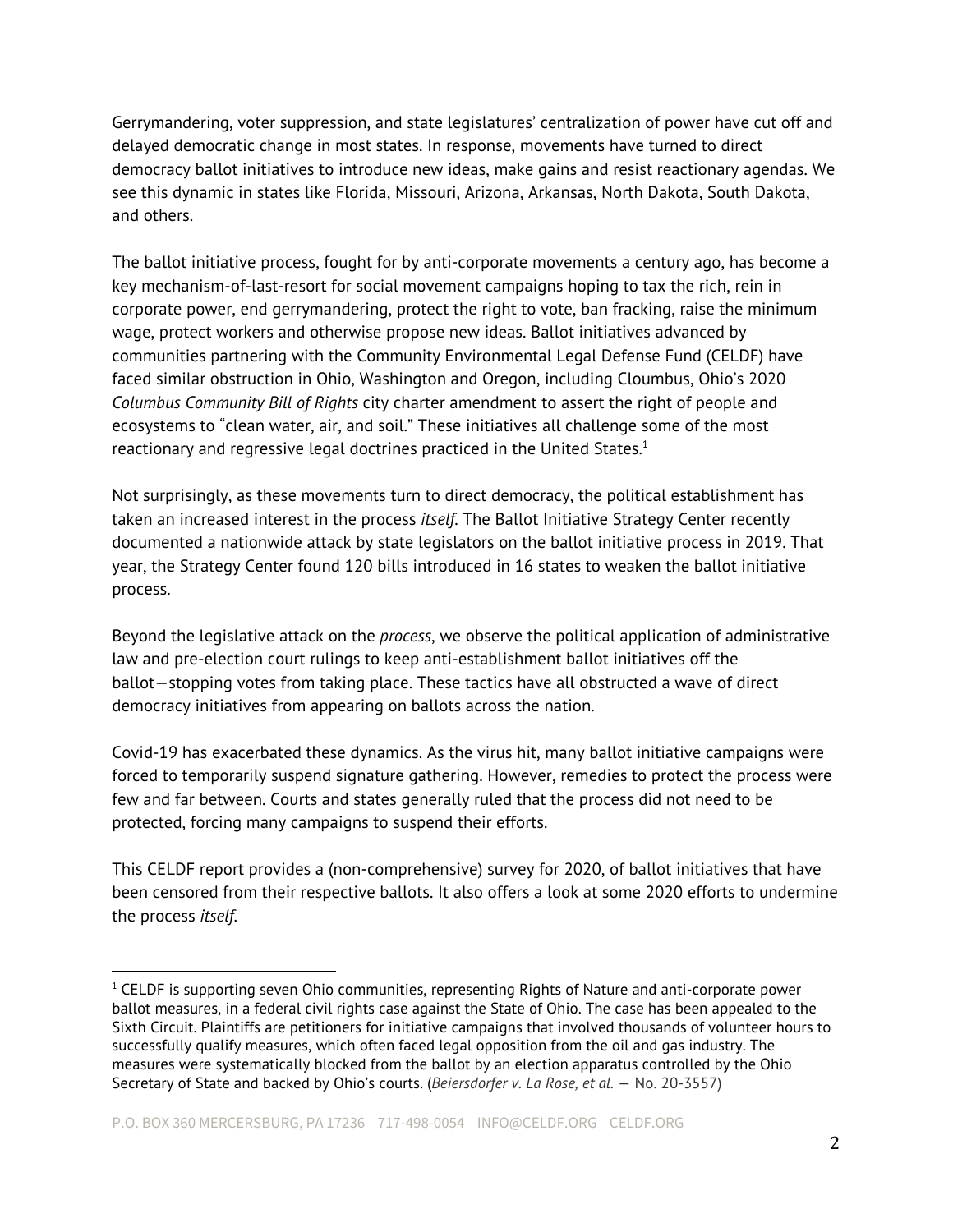Each 2020 initiative below is the result of thousands of volunteer hours. Neighbors faced a community problem, and then took action to address that problem. Government and corporate attorneys then took their own action, against the proposed laws.

The following examples exemplify this modern dynamic.

## **Censored Ballot Initiatives - 2020**

#### **Arizona - Defending Public Education, Decarceration, Democracy Reform [COVID-19]**

After Covid-19 hit, a federal judge rejected a request by Arizona ballot measure campaigns to collect signatures online. The request was supported by Arizona Secretary of State Katie Hobbs. The federal judge said the state constitution requires signatures to be collected in person. This halted the following ballot initiative efforts:

- The Save Our Schools Act, which seeks to limit the amount of state tax dollars parents can take through vouchers to send their children to private or religious schools.
- A decarceration reform to allow judges to impose shorter prison sentences and release "non-dangerous" inmates after serving 50 percent of their time, rather than the current 85 percent.
- A democracy reform championed by Arizonans for Fair Elections that would amend the state constitution so as to ban politicians from receiving gifts from lobbyists and special interests, expand voting hours, and increase the number of polling sites. "Without being able to safely collect our signatures online," the organization wrote in an email, "we do not see a path forward without going back into the field and putting our community's health at risk." 2

<sup>2</sup>

[https://www.phoenixnewtimes.com/news/judge-boots-arizona-k-12-funding-initiative-off-november-ballot-1](https://www.phoenixnewtimes.com/news/judge-boots-arizona-k-12-funding-initiative-off-november-ballot-11485029) [1485029](https://www.phoenixnewtimes.com/news/judge-boots-arizona-k-12-funding-initiative-off-november-ballot-11485029)

<https://www.verdenews.com/news/2020/may/13/state-supreme-court-ballot-initiative-signatures-m/> [https://www.azcentral.com/story/news/politics/arizona/2020/04/17/judge-arizona-ballot-measure-backers-m](https://www.azcentral.com/story/news/politics/arizona/2020/04/17/judge-arizona-ballot-measure-backers-must-collect-signatures-person/5157830002/) [ust-collect-signatures-person/5157830002/](https://www.azcentral.com/story/news/politics/arizona/2020/04/17/judge-arizona-ballot-measure-backers-must-collect-signatures-person/5157830002/)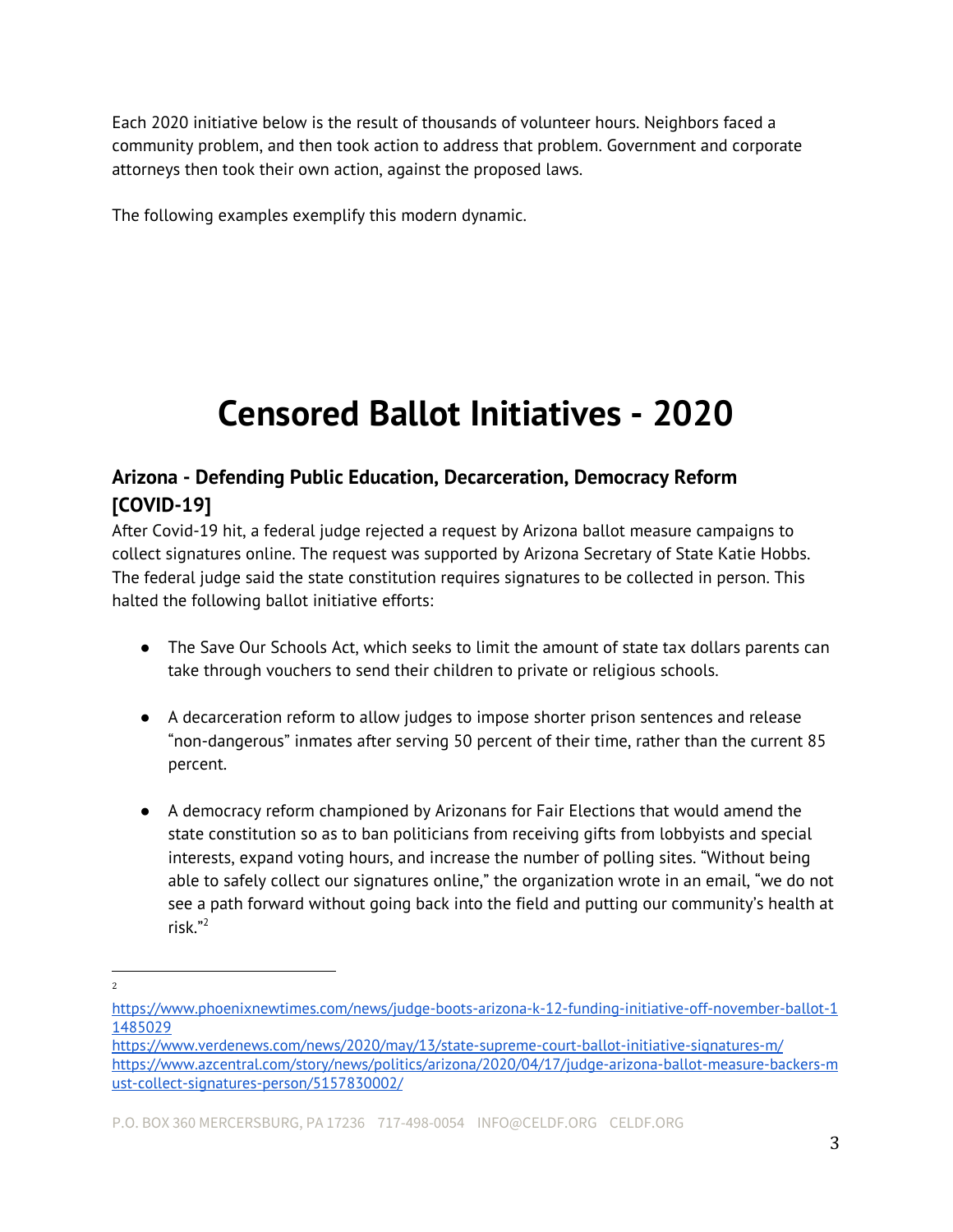#### **Arizona - Health Care Workers**

An initiative to raise pay for some health care workers and to "rein in the practice known as surprise billing by medical companies" was removed from the November 2020 ballot by a judge. The judge said the short summary of the measure was misleading. $^3$ 

#### **Arkansas - Gerrymandering Reform and Ranked Choice Voting**

In August, the Arkansas Supreme Court "tossed two ballot initiatives that would have enacted constitutional amendments creating a legislative redistricting commission and a system of open primaries and ranked choice voting." The court said the campaigns had not properly communicated how signature gatherers had passed criminal background checks. The campaigns communicated that background checks had "been timely acquired." The court said campaigners should have communicated that signature gatherers had "passed" background checks. A dissenting judge wrote that one of the decisions "disenfranchised more than 90,000 citizens." 4

#### **Columbus, Ohio - Water Protections, Rights of Nature [COVID-19]**

In March, residents were forced to suspend a petition campaign for a *Columbus Community Bill of Rights* city charter amendment that would assert the right of people and ecosystems to "clean water, air, and soil, and to be free from activities that would violate this right." Petitioners sued to save the petition, but were denied by the courts. CELDF has supported their efforts. $^5$ 

#### **Idaho - Funding Public Education by Taxing the Rich [COVID-19]**

Signature gathering was originally suspended in March for a measure designed to help fund K-12 public education by increasing corporate taxes and personal income tax rates for people making over \$250,000 per year. The campaign won a court case in July to extend the deadline to turn in signatures, but that decision was later reversed and they were forced to suspend the effort. $^6$ 

#### **Maine - Referendum on \$1 Billion Central Maine Power Corridor**

In August, the Maine Supreme Judicial Court took the historic step of removing a peoples' referendum on the \$1 billion Central Maine Power corridor project from the November ballot. The project is part of the New England Clean Energy Connect, which would transport electricity from Hydro-Quebec's highly controversial dam, into New England.

<sup>3</sup>

[https://www.azcentral.com/story/news/politics/elections/2020/08/14/arizona-judge-health-care-pay-billing-i](https://www.azcentral.com/story/news/politics/elections/2020/08/14/arizona-judge-health-care-pay-billing-initiative-november-ballot/5587887002/) [nitiative-november-ballot/5587887002/](https://www.azcentral.com/story/news/politics/elections/2020/08/14/arizona-judge-health-care-pay-billing-initiative-november-ballot/5587887002/)

<sup>4</sup> <https://talkbusiness.net/2020/08/arkansas-supreme-court-disqualifies-redistricting-open-primaries-efforts/> <sup>5</sup> <https://columbusbillofrights.org/our-initiative/>

[https://celdf.org/2020/06/lawsuit-columbus-oh-must-take-action-to-preserve-direct-democracy-during-the](https://celdf.org/2020/06/lawsuit-columbus-oh-must-take-action-to-preserve-direct-democracy-during-the-pandemic/) [-pandemic/](https://celdf.org/2020/06/lawsuit-columbus-oh-must-take-action-to-preserve-direct-democracy-during-the-pandemic/)

<sup>6</sup> <https://www.idahoednews.org/news/reclaim-idaho-suspends-education-funding-initiative/>

P.O. BOX 360 MERCERSBURG, PA 17236 717-498-0054 INFO@CELDF.ORG CELDF.ORG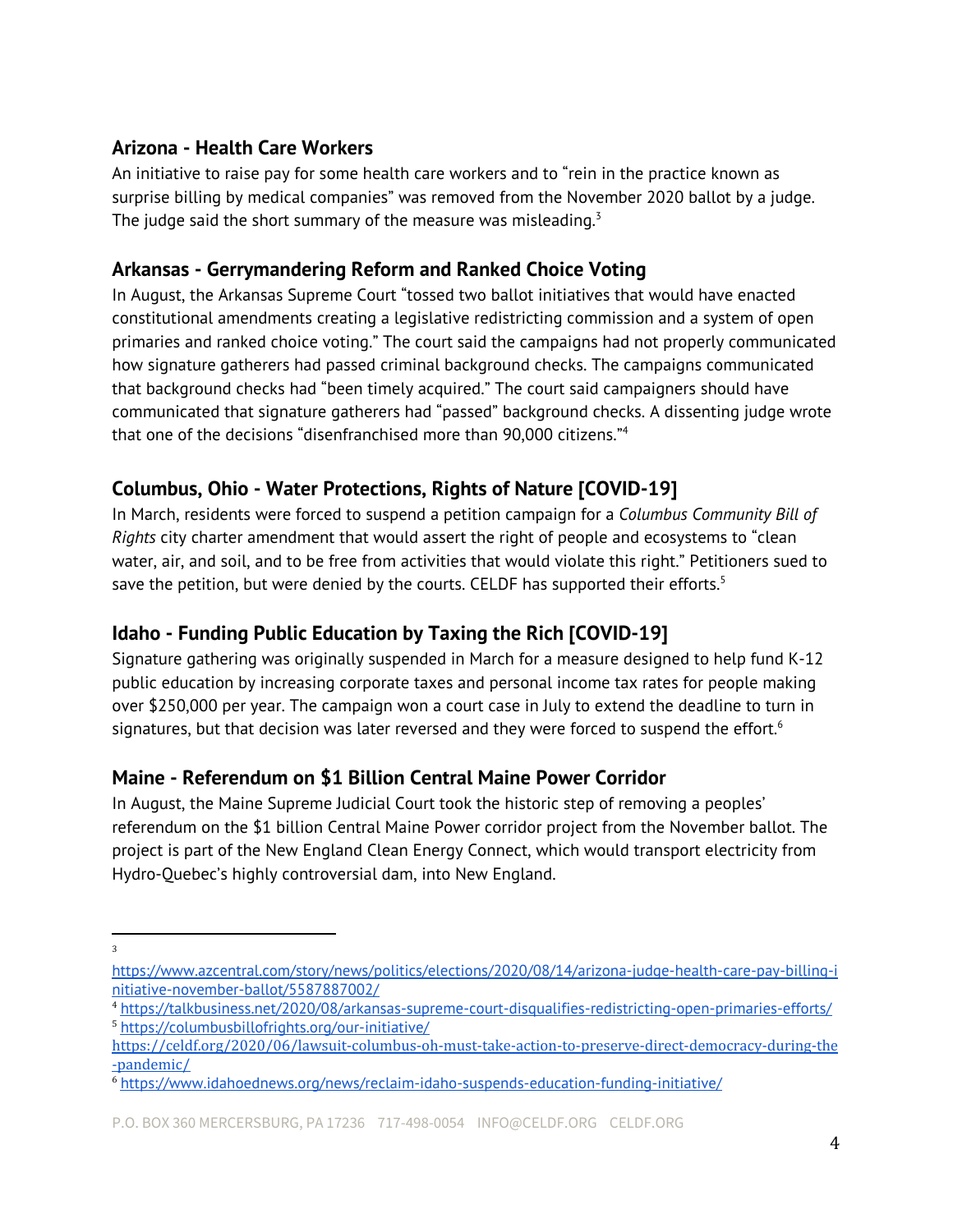The removal of the referendum signals a structural change for Maine's referendum and initiative process. Previously, pre-election constitutional challenges had not removed measures from the ballot.<sup>7</sup>

#### **Michigan - Progressive Income Tax Amendment [COVID-19]**

Due to Covid-19, an initiative to introduce a more progressive income tax system in Michigan had to suspend its signature gathering efforts. $8$ 

#### **Michigan - Lobbying Limits and Disclosures [COVID-19]**

Due to Covid-19, the campaign Close Lansing Loopholes was forced to suspend its signature gathering. The initiative aimed to limit the revolving door between lobbying offices and the state legislature, and make lobbying in the state more transparent. $^9$ 

#### **Minneapolis, Minnesota - Disbanding the Police**

The judge-appointed volunteer Minneapolis Charter Commission voted to veto a City Council proposal to place structural policing reforms on the November 2020 ballot. The measure would create a plan to replace the city's police department with a "holistic, public health-oriented" Department of Community Safety & Violence Prevention. 10

#### **Missouri - Marijuana Legalization [COVID-19]**

Due to Covid-19, petitioners for marijuana legalization initiatives in Missouri had to suspend signature gathering.<sup>11</sup>

#### **Montana - Transition Away From Fossil Fuels [COVID-19]**

Initiative-187 sought to force investor-owned electric utilities to transition away from fossil fuels. It would have also funded programs for laid off coal workers. After suspending signature gathering, the campaign was eventually allowed to collect signatures through the mail, but they were not able to gather enough signatures this way. $^{12}$ 

#### **Nebraska - Medical Marijuana**

[https://bangordailynews.com/2020/08/13/politics/maine-high-court-rules-anti-cmp-corridor-referendum-is-u](https://bangordailynews.com/2020/08/13/politics/maine-high-court-rules-anti-cmp-corridor-referendum-is-unconstitutional/) [nconstitutional/](https://bangordailynews.com/2020/08/13/politics/maine-high-court-rules-anti-cmp-corridor-referendum-is-unconstitutional/)

[https://www.themainewire.com/2020/08/in-ending-referendum-on-cmp-corridor-maines-high-court-limits-fu](https://www.themainewire.com/2020/08/in-ending-referendum-on-cmp-corridor-maines-high-court-limits-future-use-of-maines-ballot-initiative-process/) [ture-use-of-maines-ballot-initiative-process/](https://www.themainewire.com/2020/08/in-ending-referendum-on-cmp-corridor-maines-high-court-limits-future-use-of-maines-ballot-initiative-process/)

<sup>8</sup> [https://ballotpedia.org/Michigan\\_Graduated\\_Income\\_Tax\\_Initiative\\_\(2020\)](https://ballotpedia.org/Michigan_Graduated_Income_Tax_Initiative_(2020))

<sup>&</sup>lt;sup>9</sup> [https://ballotpedia.org/Michigan\\_Lobbying\\_Limits\\_and\\_Disclosure\\_Initiative\\_\(2020\)](https://ballotpedia.org/Michigan_Lobbying_Limits_and_Disclosure_Initiative_(2020))

<sup>10</sup> <https://www.startribune.com/charter-commission-blocks-plan-to-remake-police-from-ballot/572016392/>

<sup>&</sup>lt;sup>11</sup> [https://ballotpedia.org/Missouri\\_Marijuana\\_Legalization\\_Initiative\\_\(2020\)](https://ballotpedia.org/Missouri_Marijuana_Legalization_Initiative_(2020))

<sup>&</sup>lt;sup>12</sup> https://ballotpedia.org/Montana\_I-187, Renewable\_Energy\_Initiative\_(2020)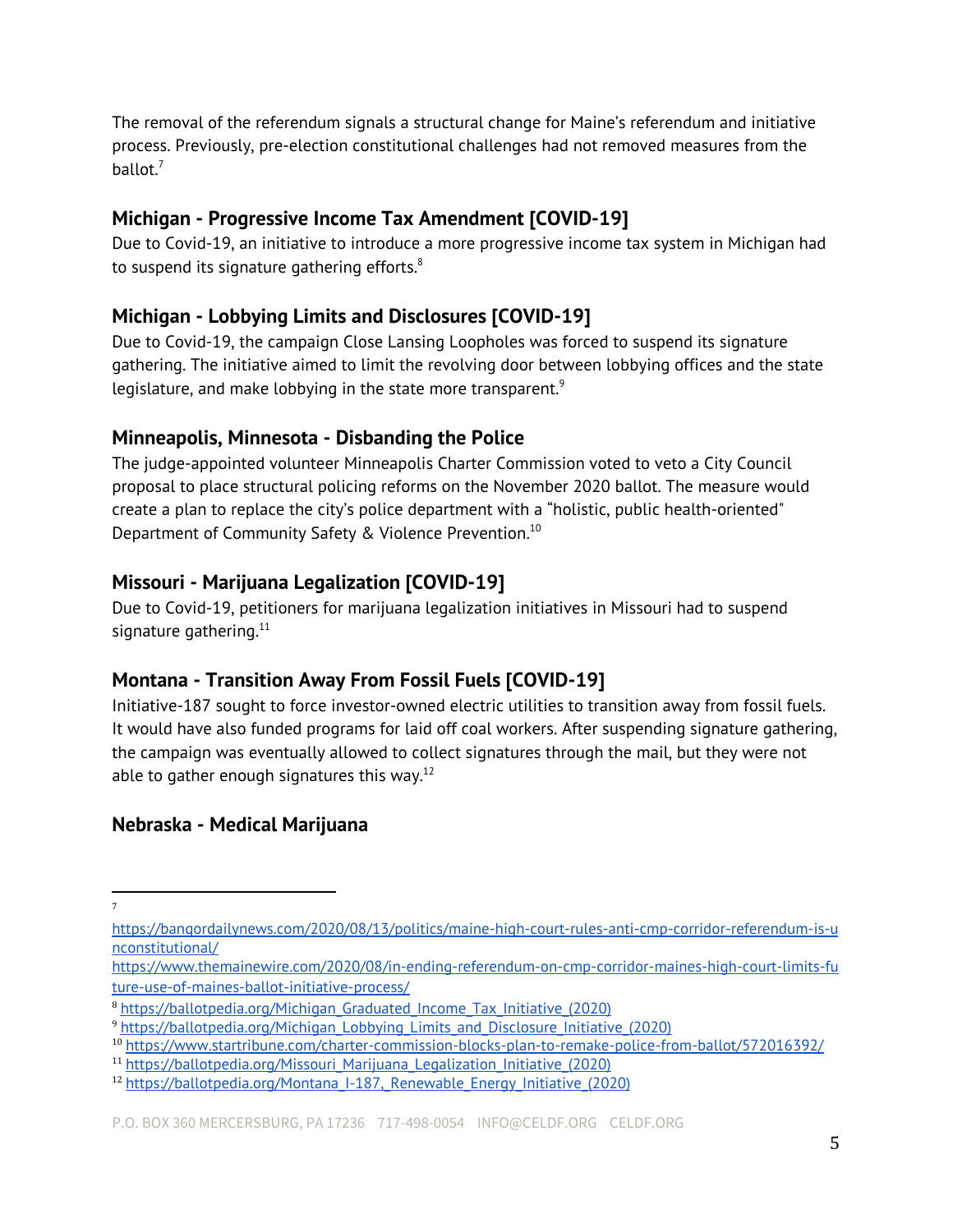"A last-minute legal challenge from a local sheriff" led to the removal of a medical merijuana ballot initiative from Nebraska's November 2020 ballot. The campaign had successfully gathered and submitted over  $182,000$  signatures. $^{13}$ 

#### **Nebraska - Redistricting Commission**

Due to Covid-19, Nebraskans for Independent Redistricting were forced to end signature gathering for an initiative to curb partisan gerrymandering. $^{\rm 14}$ 

#### **Nevada - Gerrymandering Reform [Covid-19]**

An effort to protect against partisan gerrymandering in Nevada did not gather enough signatures, likely due to Covid-19.<sup>15</sup>

#### **Ohio - Voting Rights [COVID-19]**

Due to Covid-19, Ohioans for Secure and Fair Elections had to suspend their signature-gathering campaign. Their initiative aimed to protect the right to vote by easing registration and absentee ballot deadlines, automatically registering citizens at DMV offices (unless they opt out), allowing people to register to vote at the polls and establishing early voting. $^{16}$ 

#### **Oregon - Clean-Energy and Forestry**

In what chief petitioner and executive director of NAACP Eugene/Springfield called an unconstitutional and an "egregious abuse of power," Oregon Secretary of State Bev Clarno rejected two clean-energy ballot initiatives. Clarno also rejected three forestry-related initiatives that seek more protections for forest waters. $^{17}$ 

#### **Washington - No Initiatives [COVID-19]**

Due to Covid-19, 2020 was the first presidential election since 1928 not to include a citizen-initiated ballot measure in Washington State.

[https://norml.org/blog/2020/09/10/nebraska-supreme-court-invalidates-proposed-2020-medical-marijuana-l](https://norml.org/blog/2020/09/10/nebraska-supreme-court-invalidates-proposed-2020-medical-marijuana-legalization-initiative/) [egalization-initiative/](https://norml.org/blog/2020/09/10/nebraska-supreme-court-invalidates-proposed-2020-medical-marijuana-legalization-initiative/)

<sup>&</sup>lt;sup>14</sup> https://ballotpedia.org/Nebraska Redistricting Commission Initiative (2020) 15

[https://news.ballotpedia.org/2020/08/06/fair-maps-nevada-did-not-turn-in-signatures-for-its-redistricting-ini](https://news.ballotpedia.org/2020/08/06/fair-maps-nevada-did-not-turn-in-signatures-for-its-redistricting-initiative-by-the-extended-august-3-deadline/) [tiative-by-the-extended-august-3-deadline/](https://news.ballotpedia.org/2020/08/06/fair-maps-nevada-did-not-turn-in-signatures-for-its-redistricting-initiative-by-the-extended-august-3-deadline/)

<sup>16</sup> [https://ballotpedia.org/Ohio\\_Voting\\_Requirements\\_Initiative\\_\(2020\)](https://ballotpedia.org/Ohio_Voting_Requirements_Initiative_(2020))

<sup>17</sup> <https://www.opb.org/news/article/secretary-of-state-bev-clarno-improperly-rejected-ballot-measures/> <https://www.registerguard.com/news/20200109/secretary-of-state-sued-over-clean-energy-ballot-measures> <https://www.pdxmonthly.com/news-and-city-life/2020/10/coronavirus-killed-the-ballot-measure-in-oregon>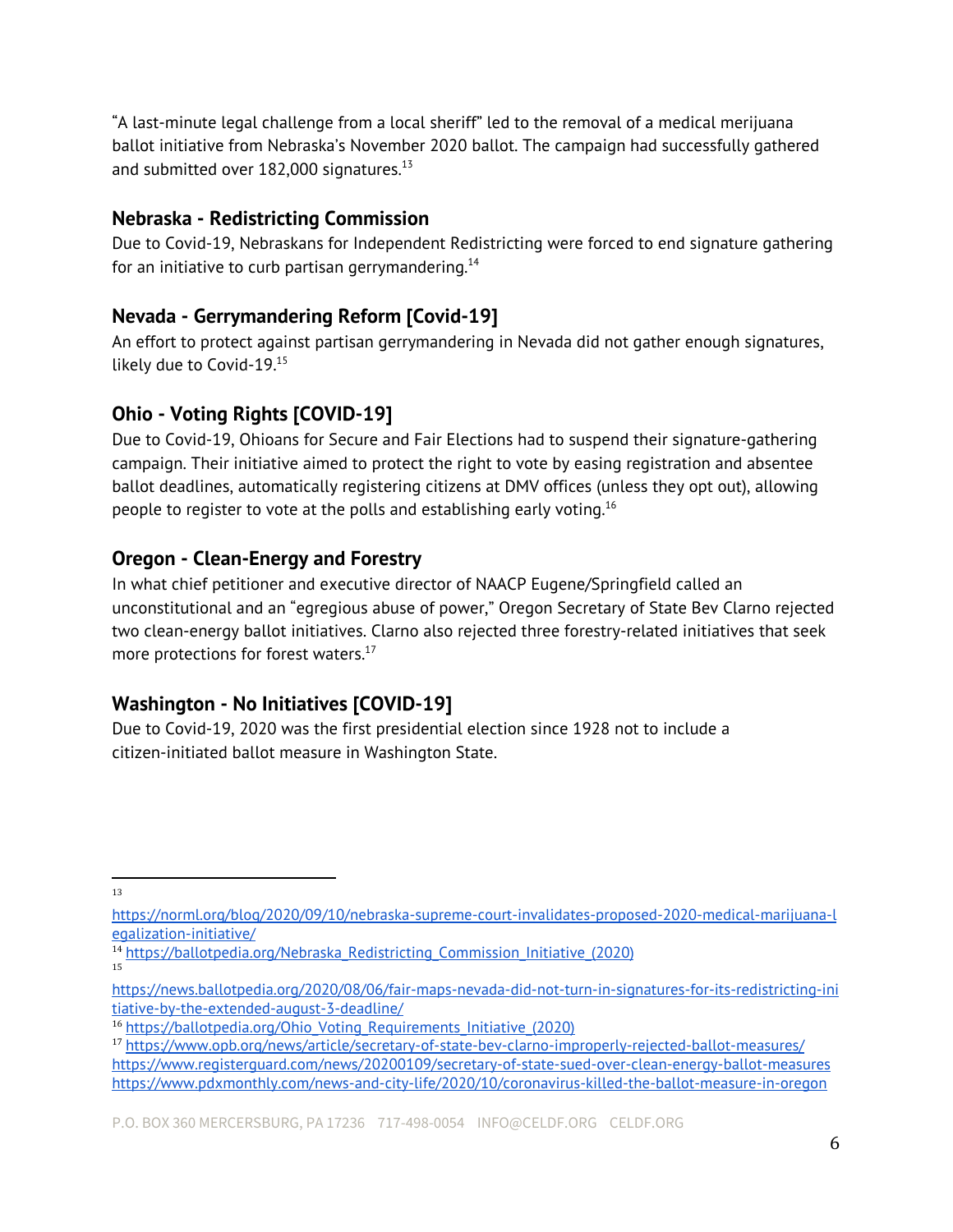## **Attacks on the Process Itself**

#### *LEGISLATIVE*

#### **Arizona - 'Blatant Power Grab' - Signed By Governor**

Continuing a national trend, in 2019 the Arizona legislature took steps to restrict and control the ballot initiative process. This came after #RedForEd teacher activists and other redistributive campaigns have begun to propose a slew of proposals in Arizona. $^{18}$ 

#### **Florida - Limits to Ballot Initiative Process - Signed by Governor**

SB1794 was passed in 2020 to make it harder to amend Florida's state constitution using the ballot initiative process.

Those opposing the bill included League of Women Voters of Florida, Florida Conservation Voters, 1000 Friends of Florida, ACLU of Florida, Common Cause Florida, Florida AFL-CIO, LatinoJustice PRLDEF, NAACP Florida State Conference, Organize Florida, Progress Florida, Sierra Club Florida, SPLC Action Fund and The New Florida Majority.<sup>19</sup>

#### *ON THE BALLOT*

#### **Florida - Requiring Constitutional Amendments Be Approved Twice - DEFEATED**

After activists began turning to FLorida's ballot process to make more gains, the legislature placed the amendment on the ballot to make it harder for residents to amend the state constitution.<sup>20</sup>

#### **Arkansas - Limiting the Process - DEFEATED**

The Arkansas State Legislature placed Issue 3 on the November 2020 ballot to make it harder for people to propose direct democracy initiatives in the state. A coalition called Protect AR Rights, is opposing it. The coalition includes the Arkansas Education Association, the NAACP Arkansas State Conference and the League of Women Voters of Arkansas.<sup>21</sup>

<https://azcapitoltimes.com/news/2019/02/14/republican-bill-makes-citizen-initiative-process-more-difficult/> [https://tucson.com/news/local/arizona-house-oks-more-hurdles-to-initiative-process/article\\_50a79ffc-7b75-](https://tucson.com/news/local/arizona-house-oks-more-hurdles-to-initiative-process/article_50a79ffc-7b75-50b1-96fb-21b23e23196d.html) [50b1-96fb-21b23e23196d.html](https://tucson.com/news/local/arizona-house-oks-more-hurdles-to-initiative-process/article_50a79ffc-7b75-50b1-96fb-21b23e23196d.html)

<sup>19</sup>

[https://floridapolitics.com/archives/324792-coalition-of-organizations-urges-ron-desantis-to-veto-bill-raising](https://floridapolitics.com/archives/324792-coalition-of-organizations-urges-ron-desantis-to-veto-bill-raising-citizen-initiative-thresholds) [-citizen-initiative-thresholds](https://floridapolitics.com/archives/324792-coalition-of-organizations-urges-ron-desantis-to-veto-bill-raising-citizen-initiative-thresholds) 20

https://ballotpedia.org/Florida Amendment 4, Require Constitutional Amendments to be Passed Twice Init [iative\\_\(2020\)](https://ballotpedia.org/Florida_Amendment_4,_Require_Constitutional_Amendments_to_be_Passed_Twice_Initiative_(2020))

<sup>21</sup> <https://katv.com/news/local/november-ballot-issues-affect-highway-funding-term-limits-initiative-process> <https://www.arkansasonline.com/news/2020/oct/01/group-forms-oppose-proposed-arkansas-initiative-li/>